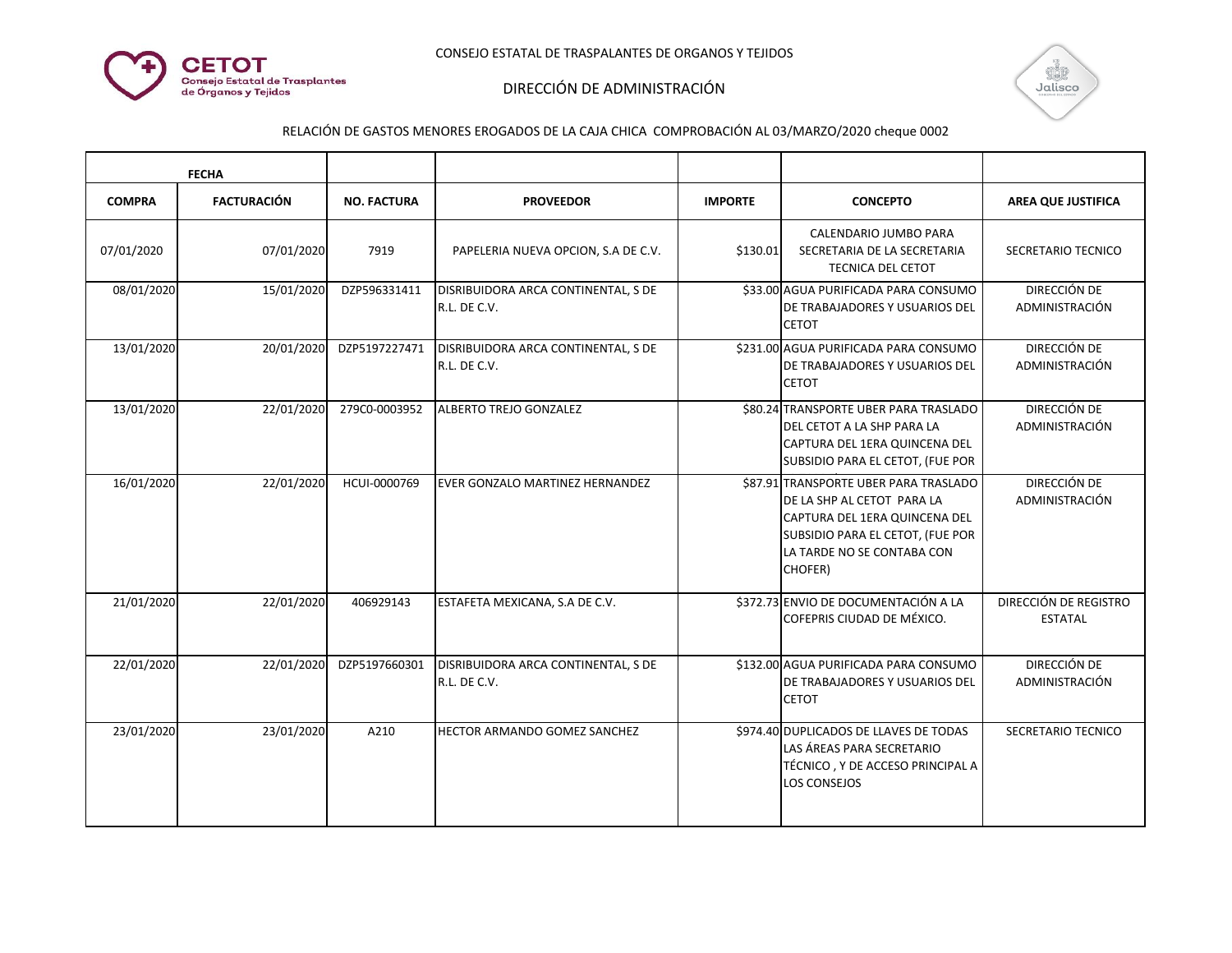



| <b>FECHA</b>  |                    |                    |                                                     |                |                                                                                                                                                  |                                                      |
|---------------|--------------------|--------------------|-----------------------------------------------------|----------------|--------------------------------------------------------------------------------------------------------------------------------------------------|------------------------------------------------------|
| <b>COMPRA</b> | <b>FACTURACIÓN</b> | <b>NO. FACTURA</b> | <b>PROVEEDOR</b>                                    | <b>IMPORTE</b> | <b>CONCEPTO</b>                                                                                                                                  | <b>AREA QUE JUSTIFICA</b>                            |
| 23/01/2020    | 23/01/2020         | EXATEFA0000381     | MARIA ISABEL LAZO CORVERA                           |                | \$156.00 GALLETAS PARA OFRECER A LOS<br>ASISTENTES A LA 1RA JUNTA<br>EXTRAORDINARIA DE GOBIERNO<br>CELEBRADA EL 24/ENE/2020                      | DIRECCIÓN DE<br>ADMINISTRACIÓN                       |
| 23/01/2020    | 23/01/2020         | 001952PAW          | CAFETERA DE OCCIDENTE, S.A DE C.V.                  |                | \$589.20 CAFE PARA OFRECER A LOS<br>ASISTENTES A LA 1RA JUNTA<br>EXTRAORDINARIA DE GOBIERNO<br>CELEBRADA EL 24/ENE/2020, Y<br>DEMAS REUNIONES EN | DIRECCIÓN DE<br>ADMINISTRACIÓN                       |
| 23/01/2020    | 24/01/2020         | IWACZ270310        | NUEVA WALMART DE MEXICO, S DE R.L DE<br>C.V.        |                | \$249.97 FRUTA PARA OFRECER A LOS<br>ASISTENTES A LA JUNTA DE<br><b>GOBIERNO 1RA EXTRAORDINARIA</b><br>CELEBRADA EL 24/ENE/2020                  | DIRECCIÓN DE<br>ADMINISTRACIÓN                       |
| 27/01/2020    | 27/01/2020         | D572801            | GAXCO OBELISCO, S.A DE C.V.                         |                | \$500.00 SUMINISTRO GASOLINA MAGNA<br>PARA VEHICULO OFICIAL PLACAS JHZ<br>3518 24.21 LTS                                                         | C. LUIS ENRIQUE JUAREZ<br><b>AVILA CHOFER</b>        |
| 29/01/2020    | 29/01/2020         | DZP5199024389      | DISRIBUIDORA ARCA CONTINENTAL, S DE<br>R.L. DE C.V. |                | \$132.00 AGUA PURIFICADA PARA CONSUMO<br>DE TRABAJADORES Y USUARIOS DEL<br><b>CETOT</b>                                                          | DIRECCIÓN DE<br>ADMINISTRACIÓN                       |
| 30/01/2020    | 30/01/2020         | 6153               | ECOGASOLINERIA NOVA, S.A DE C.V.                    |                | \$400.00 SUMINISTRO GASOLINA MAGNA<br>PARA VEHICULO OFICIAL PLACAS JHZ<br>3518 19.70 LTS                                                         | <b>C. LUIS ENRIQUE JUAREZ</b><br><b>AVILA CHOFER</b> |
| 05/02/2020    | 12/02/2020         | DZP5201703257      | DISRIBUIDORA ARCA CONTINENTAL, S DE<br>R.L. DE C.V. |                | \$33.00 AGUA PURIFICADA PARA CONSUMO<br>DE TRABAJADORES Y USUARIOS DEL<br><b>CETOT</b>                                                           | DIRECCIÓN DE<br>ADMINISTRACIÓN                       |
| 12/02/2020    | 12/02/2020         | 6698               | ECOGASOLINERIA NOVA, S.A DE C.V.                    |                | \$600.00 SUMINISTRO GASOLINA MAGNA<br>PARA VEHICULO OFICIAL PLACAS JHZ<br>3518 29.55 LTS                                                         | C. LUIS ENRIQUE JUAREZ<br><b>AVILA CHOFER</b>        |
| 12/02/2020    | 19/02/2020         | DZP5203122443      | DISRIBUIDORA ARCA CONTINENTAL, S DE<br>R.L. DE C.V. |                | \$297.00 AGUA PURIFICADA PARA CONSUMO<br>DE TRABAJADORES Y USUARIOS DEL<br><b>CETOT</b>                                                          | DIRECCIÓN DE<br>ADMINISTRACIÓN                       |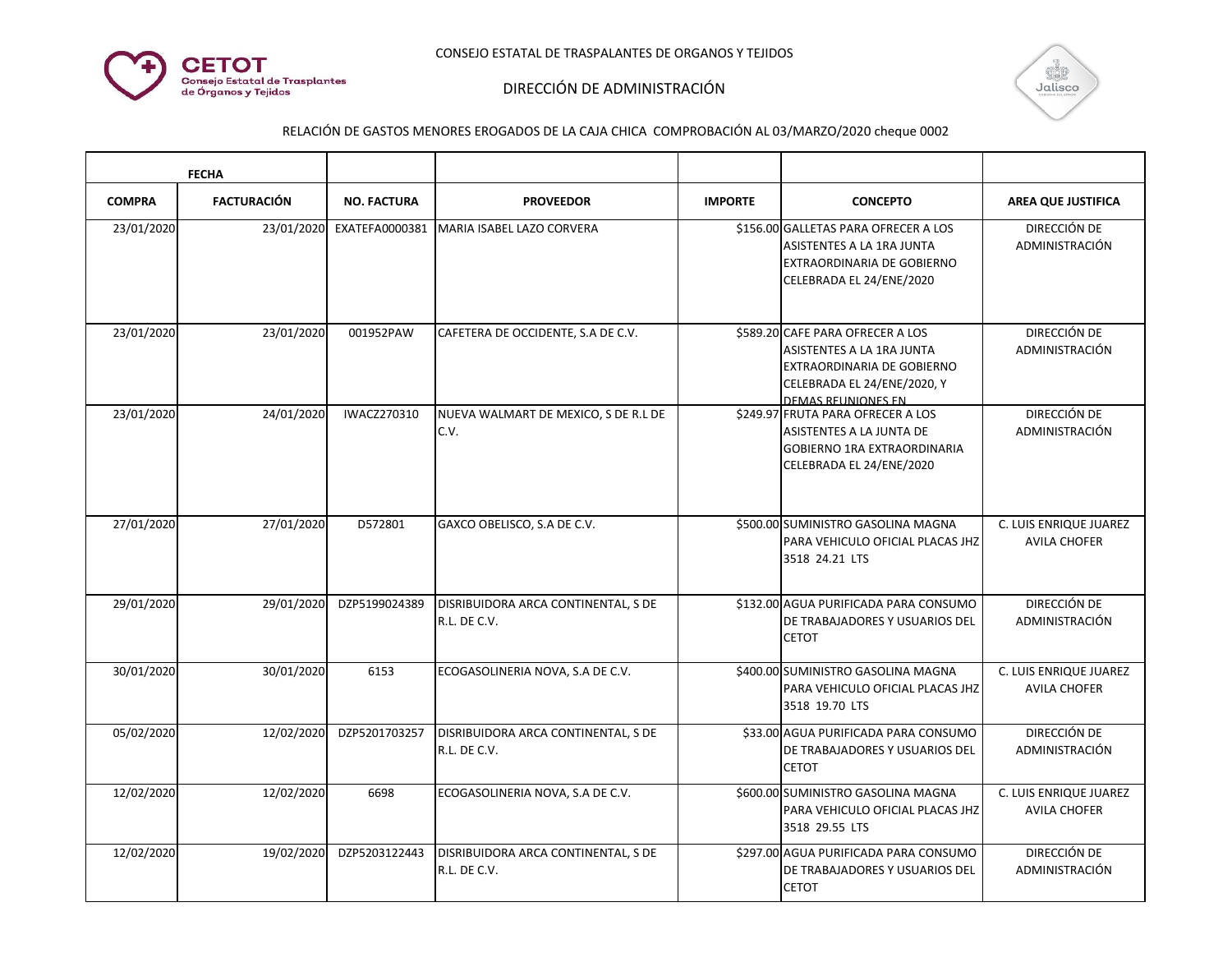



| <b>FECHA</b>  |                    |                    |                                              |                |                                                                                                                                                                |                                                            |
|---------------|--------------------|--------------------|----------------------------------------------|----------------|----------------------------------------------------------------------------------------------------------------------------------------------------------------|------------------------------------------------------------|
| <b>COMPRA</b> | <b>FACTURACIÓN</b> | <b>NO. FACTURA</b> | <b>PROVEEDOR</b>                             | <b>IMPORTE</b> | <b>CONCEPTO</b>                                                                                                                                                | <b>AREA QUE JUSTIFICA</b>                                  |
| 14/02/2020    | 14/02/2020         | 2006PAW            | CAFETERA DE OCCIDENTE, S.A DE C.V.           |                | \$491.00 CAFE PARA OFRECER A LOS<br>ASISTENTES A LA 1RA JUNTA<br>ORDINARIA Y EXTRAORDINARIA DEL                                                                | DIRECCIÓN DE<br>ADMINISTRACIÓN                             |
| 14/02/2020    | 25/02/2020         | <b>IWACZ274006</b> | NUEVA WALMART DE MEXICO, S DE R.L DE<br>C.V. |                | \$181.90 PANECITOS PARA ASISTENTES A LA<br>PRIMERA SESION ORDINARIA DE<br>COMITÉ DE ADQUISICIONES                                                              | DIRECCIÓN DE<br>ADMINISTRACIÓN                             |
| 14/02/2020    | 14/02/2020         | EXATEFA0000420     | MARIA ISABEL LAZO CORVERA                    |                | \$120.00 GALLETAS PARA OFRECER A LOS<br><b>ASISTENTES A LA 1RA JUNTA</b><br>EXTRAORDINARIA DEL COMITÉ DE                                                       | DIRECCIÓN DE<br>ADMINISTRACIÓN                             |
| 18/02/2020    | 27/02/2020         | 274753987          | CADENA COMERCIAL OXXO, S.A DE.C.V            |                | \$27.50 ARTICULOS PARA LA SESIÓN DE<br>COMITÉ DE ADQUISICIONES                                                                                                 | <b>DIRECCIÓN DE</b><br>ADMINISTRACIÓN                      |
| 20/02/2020    | 20/02/2020         | 7000               | ECOGASOLINERIA NOVA, S.A DE C.V.             |                | \$800.00 ABASTECIMIENTO DE GASOLINA<br>MAGNA PARA VEHICULO OFICIAL<br>TIIDA PLACAS JHZ3518                                                                     | C. LUIS ENRIQUE JUAREZ<br><b>AVILA CHOFER</b>              |
| 20/02/2020    | 27/02/2020         | 274749757          | CADENA COMERCIAL OXXO, S.A DE.C.V            |                | \$200.00 TIEMPO AIRE CELULAR, PARA<br><b>REALIZAR Y RECIBIR LLAMADAS</b><br>OFICIALES PARA EL TRASLADO DE<br><b>FAMILIARES DE PACIENTES</b><br><b>DONANTES</b> | C. LUIS ENRIQUE JUAREZ<br><b>AVILA CHOFER</b>              |
| 20/02/2020    | 27/02/2020         | POSE/62679677      | OFFICE DEPOT DE MEXICO, SA DE CV             |                | \$510.00 CAJAS PARA ARCHIVO Y LEFORD,<br>PARA ORDENAR EXPEDIENTES DE<br>EJERCICIOS ANTERIORES.                                                                 | DIRECCIÓN DE<br>ADMINISTRACIÓN                             |
| 24/02/2020    | 24/02/2020         | 79941              | CLICHE DIGITAL, SA DE CV                     |                | \$990.00 100 CARTELES TABLOIDE COUCHE,<br>PARA EL 3ER CURSO ANUAL DE<br><b>PREVENCIÓN RENAL EL 07</b><br>MARZO/2020 EN PUERTO VALLARTA                         | DIRECCIÓN DE ENSEÑANZA E<br>INVESTIGACIÓN,<br>COMUNICACIÓN |
| 24/02/2020    | 24/02/2020         | 79942              | <b>CLICHE DIGITAL, SA DE CV</b>              |                | \$990.00 100 CARTELES TABLOIDE COUCHE,<br>PARA EL 3ER CURSO ANUAL DE<br><b>PREVENCIÓN RENAL EL</b><br>MARZO/2020 EN GUADALAJARA                                | DIRECCIÓN DE ENSEÑANZA E<br>INVESTIGACIÓN,<br>COMUNICACIÓN |